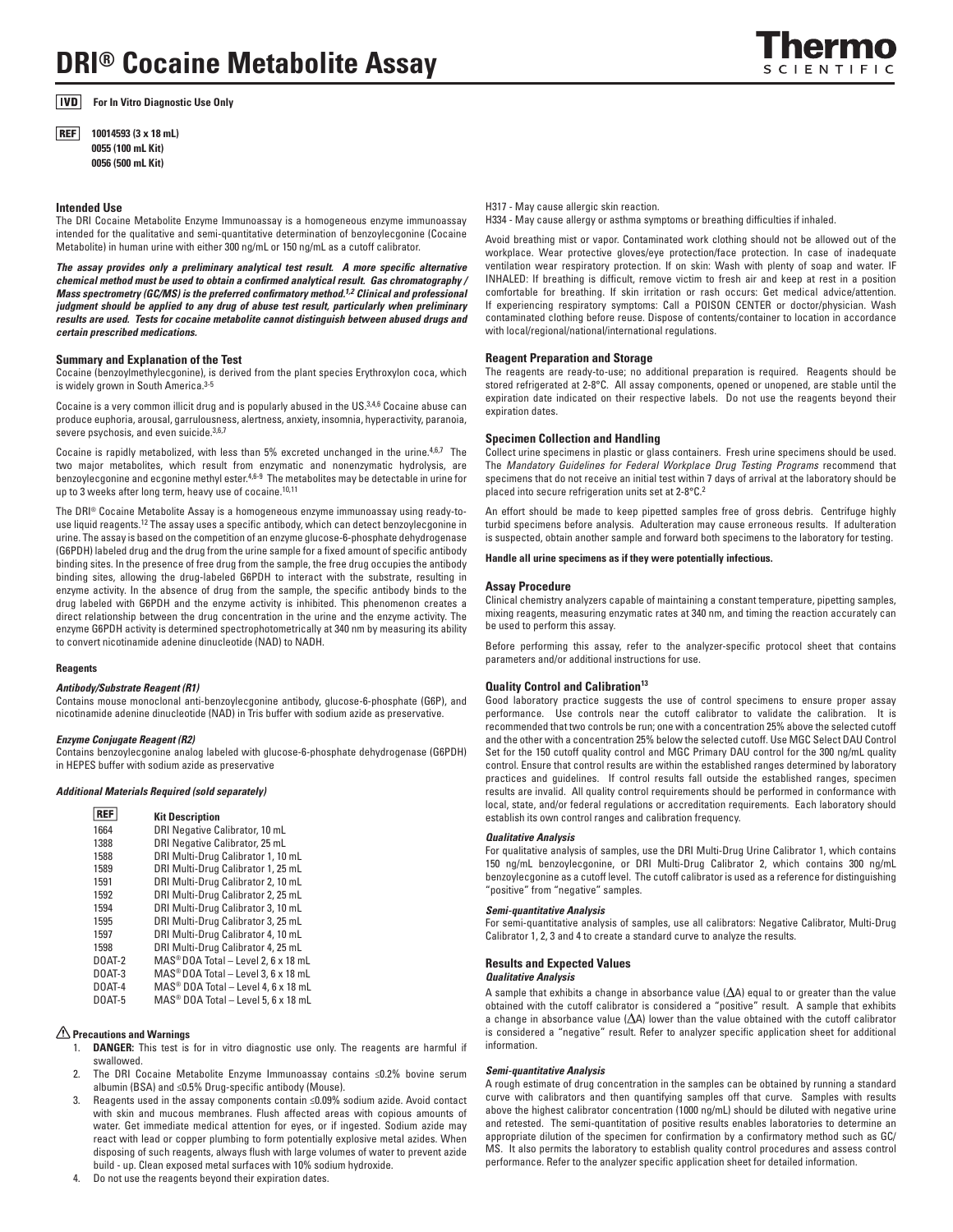# **Limitations**

- 1. A positive result from this assay indicates only the presence of cocaine metabolite and does not necessarily correlate with the extent of physiological and psychological effects.
- 2. A positive result by this assay should be confirmed by another nonimmunological method such as GC or GC/MS.
- 3. The test is designed for use with human urine only.
- 4. It is possible that other substances and/or factors (technical or procedural) other than those investigated in the specificity study may interfere with the test and cause false results.

## **Specific Performance Characteristics**

Typical performance results obtained on the Beckman Coulter AU 680 and the Thermo Scientific Indiko clinical chemistry analyzers are shown below<sup>14</sup>. The results obtained in each laboratory may differ from these data.

#### *Sensitivity*

Analytical Sensitivity (limit of blank): defined as the lowest concentration that can be differentiated from the negative urine calibrator with 95% confidence, is 4.44 ng/mL.

Functional Sensitivity (limit of quantitation): defined as the lowest concentration that results in a CV=20% with upper 95% confidence interval, is 8.5 ng/mL.

### *Precision*

A benzoylecgonine solution (1 mg/mL) was added to each of four samples obtained from a human urine sample pool to achieve concentrations that span the assay range. The samples were tested for precision in qualitative and semi-quantitative modes. Following a CLSI (EP05-A2) precision protocol, samples were tested in 2 replicates per run, 2 runs per day for 20 days, total N=80.

### AU680 Qualitative

| <b>Concentration</b><br>of sample, ng/mL | Number of<br>determinations | 150 Cutoff<br># Neg / $# Pos$ | 300 Cutoff<br># Neg / # Pos |
|------------------------------------------|-----------------------------|-------------------------------|-----------------------------|
| 0                                        | 80                          | 80/0                          | 80/0                        |
| 75                                       | 80                          | 80/0                          | 80/0                        |
| 112.5                                    | 80                          | 80/0                          | 80/0                        |
| 187.5                                    | 80                          | 0/80                          | 80/0                        |
| 300                                      | 80                          | 0/80                          | 0/80                        |
| 375                                      | 80                          | 0/80                          | 0/80                        |
| 500                                      | 80                          | 0/80                          | 0/80                        |

AU680 Semi-quantitative

| <b>Result</b><br><b>Concentration</b> |                      | 150 Cutoff | 300 Cutoff                    | <b>Within-run</b><br><b>Precision</b> |        | <b>Total</b><br><b>Precision</b> |        |
|---------------------------------------|----------------------|------------|-------------------------------|---------------------------------------|--------|----------------------------------|--------|
| of sample,<br>nq/mL                   | <b>Mean</b><br>mq/mL |            | # Neg / # Pos   # Neg / # Pos | <b>SD</b><br>nq/mL                    | $%$ CV | <b>SD</b><br>ng/mL               | $%$ CV |
| 75                                    | 80.1                 | 80/0       | 80/0                          | 2.1                                   | 2.7    | 2.3                              | 2.9    |
| 112.5                                 | 115.4                | 80/0       | 80/0                          | 2.0                                   | 1.8    | 2.5                              | 2.2    |
| 187.5                                 | 202.3                | 0/80       | 80/0                          | 3.8                                   | 1.9    | 4.8                              | 2.4    |
| 225                                   | 250.9                | 0/80       | 80/0                          | 4.0                                   | 1.6    | 4.4                              | 1.8    |
| 375                                   | 403.1                | 0/80       | 0/80                          | 8.4                                   | 2.1    | 10.0                             | 2.5    |
| 500                                   | 502.7                | 0/80       | 0/80                          | 14.8                                  | 2.9    | 19.1                             | 3.8    |

## *Cutoff Characterization*

Spiked samples at the concentrations same as the cutoff calibrators and  $\pm$  25% controls were prepared by spiking benzoylecgonine into negative urine. The samples were assayed in replicates of 21 in both qualitative and semi-quantitative modes. Results show that in qualitative mode, the control levels were detected accurately with mean response of the negative control plus 2 SD did not overlap with the mean response of the cutoff calibrator, and the mean response of the positive control minus 2 SD did not overlap with the mean response of the cutoff calibrator. In semi-quantitative mode, the negative controls recovered less than the cutoff calibrators and the positive controls recovered greater than the cutoff calibrators. The precision was less than 5% CV for semi-quantitative mode.

# *Dilution Recovery and Linearity*

A high patient urine sample containing around 1000 ng/mL benzoylecgonine was serially diluted with analyte-free urine in 10% increments and tested by 5 replicates in semi-quantitative mode. All samples were recovered within  $\pm 10\%$  error of the expected value and the r-value was 0.9981.

# **Interference**

The potential effect of endogenous and exogenous urine substances and pH on the recovery of benzoylecgonine using DRI Cocaine Metabolite Assay was assessed by spiking known amounts of potentially interfering substances into the negative and positive levels ( $\pm 25\%$  of cutoff) for both cutoffs. The compounds were determined to not interfere with the assay if the rate of each negative sample was below its cutoff rate, and if all samples were recovered within 20% error of their expected concentrations. No interference was observed by the addition of the compounds up to the concentrations listed below.

### Qualitative (NEG/POS)

|                           | Cmpd. Conc.         | 150 cutoff       |                  | 300 cutoff       |                  |  |
|---------------------------|---------------------|------------------|------------------|------------------|------------------|--|
| Compound                  |                     | <b>Neg level</b> | Pos level        | <b>Neg level</b> | Pos level        |  |
| Acetaminophen             | $100 \mu g/mL$      | <b>NEG</b>       | <b>POS</b>       | <b>NEG</b>       | POS              |  |
| Acetone                   | $1$ g/dL            | <b>NEG</b>       | <b>POS</b>       | <b>NEG</b>       | POS              |  |
| Ascorbic acid             | $1$ g/dL            | <b>NEG</b>       | <b>POS</b>       | <b>NEG</b>       | <b>POS</b>       |  |
| Aspirin                   | $100 \mu g/mL$      | <b>NEG</b>       | <b>POS</b>       | <b>NEG</b>       | POS              |  |
| Caffeine                  | $100 \mu g/mL$      | <b>NEG</b>       | <b>POS</b>       | <b>NEG</b>       | <b>POS</b>       |  |
| Creatinine                | 500 mg/dL           | <b>NEG</b>       | <b>POS</b>       | <b>NEG</b>       | POS              |  |
| Ethanol                   | 1 g/dL              | <b>NEG</b>       | <b>POS</b>       | <b>NEG</b>       | POS              |  |
| Galactose                 | $10$ mg/dL          | <b>NEG</b>       | <b>POS</b>       | <b>NEG</b>       | <b>POS</b>       |  |
| $\gamma$ -globulin        | 500 mg/dL           | <b>NEG</b>       | <b>POS</b>       | <b>NEG</b>       | <b>POS</b>       |  |
| Glucose                   | 3 g/dL              | <b>NEG</b>       | P <sub>0</sub> S | <b>NEG</b>       | POS              |  |
| Hemoglobin                | 150 mg/dL           | <b>NEG</b>       | <b>POS</b>       | <b>NEG</b>       | POS              |  |
| Human serum<br>albumin    | 500 mg/dL           | <b>NEG</b>       | <b>POS</b>       | <b>NEG</b>       | <b>POS</b>       |  |
| Ibuprofen                 | $100 \mu q/mL$      | <b>NEG</b>       | <b>POS</b>       | <b>NEG</b>       | POS              |  |
| Oxalic Acid               | $100$ mg/dL         | <b>NEG</b>       | <b>POS</b>       | <b>NEG</b>       | POS              |  |
| pH range                  | $3 - 11$            | <b>NEG</b>       | <b>POS</b>       | <b>NEG</b>       | <b>POS</b>       |  |
| Riboflavin                | $7.5$ mg/dL         | <b>NEG</b>       | <b>POS</b>       | <b>NEG</b>       | <b>POS</b>       |  |
| Sodium chloride           | 1 q/dL              | <b>NEG</b>       | <b>POS</b>       | <b>NEG</b>       | POS              |  |
| Specific gravity<br>range | 1.004-1.039<br>g/mL | <b>NEG</b>       | <b>POS</b>       | <b>NEG</b>       | <b>POS</b>       |  |
| Urea                      | $1.25$ g/dL         | <b>NEG</b>       | <b>POS</b>       | <b>NEG</b>       | P <sub>0</sub> S |  |

## Semi-quantitative (ng/mL)

| Compound             | Conc. µg/mL | Compound            | Conc. µg/mL      |
|----------------------|-------------|---------------------|------------------|
| Acetaminophen        | 1,000       | Calcium Carbonate   | 5000             |
| Acetylsalicylic acid | 1.000       | Chlorpromazine      | 500              |
| Acyclovir            | 100         | Chlorzoxazone       | 1000             |
| Albuterol            | 1000        | Clonidine           | 100              |
| Amikacin             | 1000        | Codeine             | 1000             |
| Amitryptyline        | 100         | Dapsone             | 10 <sup>10</sup> |
| Amobarbital          | 1000        | Dextromethorphan    | 100              |
| Amoxicillin          | 1000        | Diphenhydramine     | 1000             |
| Amphetamine          | 1000        | Doxepine            | 500              |
| Azithromycin         | 100         | Doxycycline Hyclate | 100              |
| Benzocaine           | 1000        | Fentanyl            | 10 <sup>1</sup>  |
| <b>Buprenorphine</b> | 10          | Fluconazole         | 100              |
| <b>Bupropion</b>     | 100         | Fluoxetine          | 50               |
| Caffeine             | 100         | Gabapentin          | 100              |
| Gentamicin           | 1000        | Oxazepam            | 1000             |
| Hydroxyzine          | 100         | Paroxetine          | 100              |
| Hyoscyamine HCI      | 100         | Phencyclidine       | 1000             |
| Ibuprofen            | 5000        | Phenelzine          | 100              |
| Indomethacin         | 100         | Phenobarbital       | 1000             |
| Lamotrigine          | 1000        | Promethazine        | 100              |
| Levofloxacin         | 100         | Propoxyphene        | 1000             |
| Lidocaine            | 1000        | Ranitidine          | 100              |
| Lithium heparin      | 5000        | Risperidone         | 100              |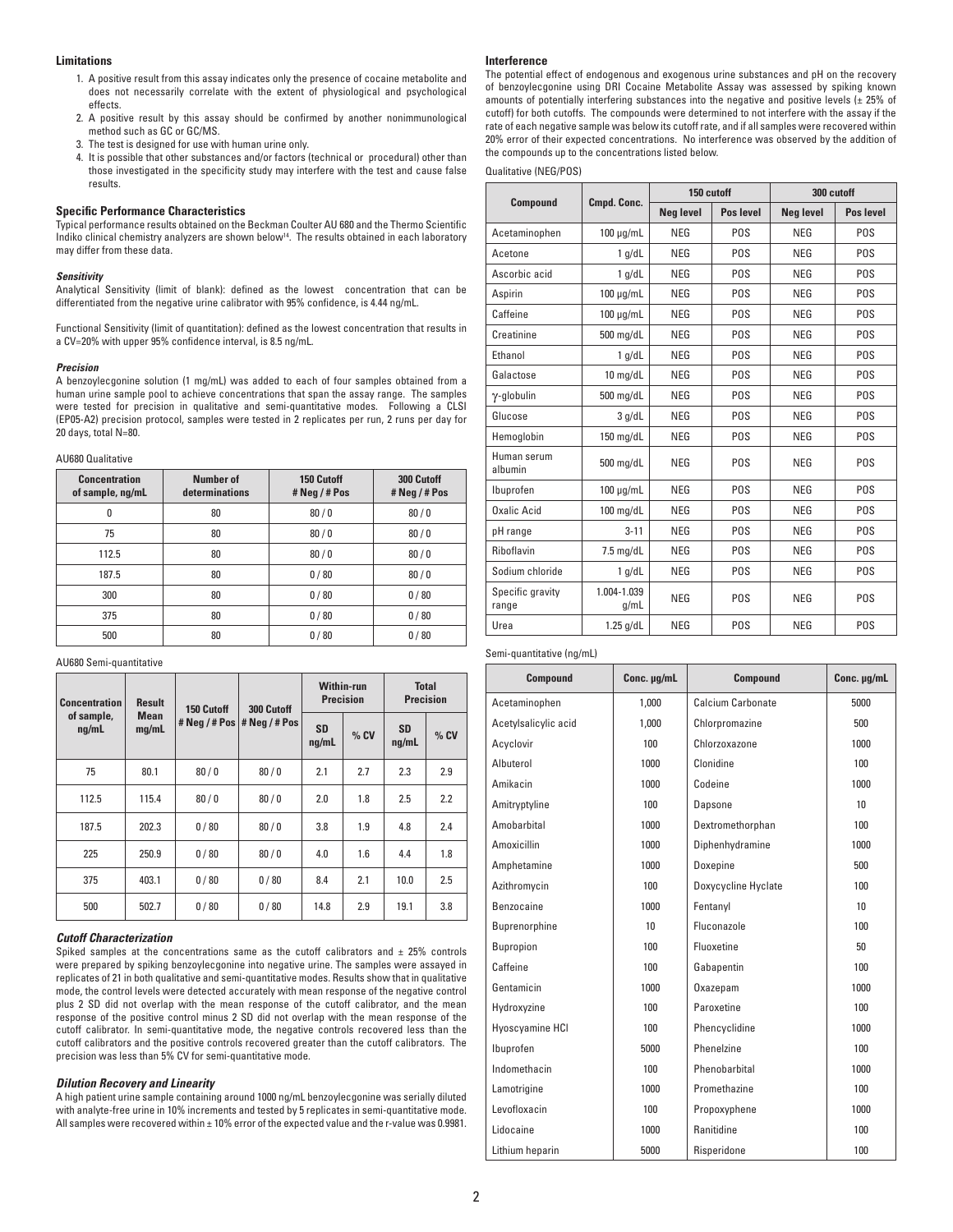Semi-quantitative (ng/mL) con't

| <b>Compound</b>   | Conc. µg/mL | Compound           | Conc. µg/mL |
|-------------------|-------------|--------------------|-------------|
| Loratadine        | 500         | Scopolamine        | 1000        |
| Meperidine        | 1000        | Secobarbital       | 1000        |
| Mesoridazine      | 1000        | Spironolactone     | 1000        |
| Methadone         | 1000        | Stavudine          | 1.0         |
| Methylphenidate   | 100         | <b>Terbinafine</b> |             |
| Metoclopramide    | 1000        | Thiopental         | 1000        |
| Metronidazole     | 100         | Thioridazine       |             |
| Morphine          | 200         | Tobramycin         |             |
| Nalbuphine        | 1000        | <b>Tolmetin</b>    |             |
| Naltrexone        | 1000        | Tramadol           | 500         |
| Naproxen          | 5000        | Trazodone          | 1000        |
| Norfluoxetine HCI | 1000        | Trimethoprim       | 5000        |
| Ofloxacin         | 100         | Vancomycin         | 1000        |
| Omeprazole        | 100         | Venlafaxine        | 1000        |

# *Specificity*

The cross-reactivity of parent drug, metabolites, and drugs commonly found in specimens was evaluated by adding known amounts of each substance to benzoylecgonine-free urine. A compound producing negative results compared to both the 150 ng/mL and 300 ng/mL cutoff calibrators was considered to have no cross-reactivity.

The following parent compound and metabolites, when tested with DRI Cocaine Metabolite assay, produced a positive result at the concentrations listed below with the exception of ecgonine methyl ester which gave negative result.

|                              | 150 ng/mL cutoff     | 300 ng/mL cutoff     |  |
|------------------------------|----------------------|----------------------|--|
| Compound                     | Concentration, µg/mL | Concentration, µg/mL |  |
| Benzoylecgonine              | 0.150                | 0.300                |  |
| Cocaine                      | 25                   | 50                   |  |
| Cocaethylene                 | 30                   | 70                   |  |
| Ecgonine                     | 50                   | 80                   |  |
| <b>Ecgonine Methyl Ester</b> | 100                  | 100                  |  |

Structurally unrelated compounds and/or concurrently used drugs produced a negative result compared to both the 150 ng/mL and 300 ng/mL cutoff calibrators at the concentrations listed below.

| <b>Compound</b>      | Conc. µg/mL | Compound            | Conc. µg/mL      |
|----------------------|-------------|---------------------|------------------|
| Acetaminophen        | 1,000       | Calcium Carbonate   | 5000             |
| Acetylsalicylic acid | 1,000       | Chlorpromazine      | 500              |
| Acyclovir            | 100         | Chlorzoxazone       | 1000             |
| Albuterol            | 1000        | Clonidine           | 100              |
| Amikacin             | 1000        | Codeine             | 1000             |
| Amitryptyline        | 100         | Dapsone             | 10 <sup>10</sup> |
| Amobarbital          | 1000        | Dextromethorphan    | 100              |
| Amoxicillin          | 1000        | Diphenhydramine     | 1000             |
| Amphetamine          | 1000        | Doxepine            | 500              |
| Azithromycin         | 100         | Doxycycline Hyclate | 100              |
| <b>Benzocaine</b>    | 1000        | Fentanyl            | 10               |
| <b>Buprenorphine</b> | 10          | Fluconazole         | 100              |
| <b>Bupropion</b>     | 100         | Fluoxetine          | 50               |
| Caffeine             | 100         | Gabapentin          | 100              |
| Gentamicin           | 1000        | Oxazepam            | 1000             |
| Hydroxyzine          | 100         | Paroxetine          | 100              |
| Hyoscyamine HCI      | 100         | Phencyclidine       | 1000             |
| Ibuprofen            | 5000        | Phenelzine          | 100              |
| Indomethacin         | 100         | Phenobarbital       | 1000             |

Table con't

| <b>Compound</b>   | Conc. µg/mL | Compound           | Conc. µg/mL |
|-------------------|-------------|--------------------|-------------|
| Lamotrigine       | 1000        | Promethazine       | 100         |
| Levofloxacin      | 100         | Propoxyphene       | 1000        |
| Lidocaine         | 1000        | Ranitidine         | 100         |
| Lithium heparin   | 5000        | Risperidone        | 100         |
| Loratadine        | 500         | Scopolamine        | 1000        |
| Meperidine        | 1000        | Secobarbital       | 1000        |
| Mesoridazine      | 1000        | Spironolactone     | 1000        |
| Methadone         | 1000        | Stavudine          | 1.0         |
| Methylphenidate   | 100         | <b>Terbinafine</b> | 1000        |
| Metoclopramide    | 1000        | Thiopental         | 1000        |
| Metronidazole     | 100         | Thioridazine       | 1000        |
| Morphine          | 200         | Tobramycin         | 1000        |
| Nalbuphine        | 1000        | Tolmetin           | 1000        |
| Naltrexone        | 1000        | Tramadol           | 500         |
| Naproxen          | 5000        | Trazodone          | 1000        |
| Norfluoxetine HCI | 1000        | Trimethoprim       | 5000        |
| Ofloxacin         | 100         | Vancomycin         | 1000        |
| Omeprazole        | 100         | Venlafaxine        | 1000        |

# *Accuracy*

Eighty eight clinical specimens were tested using the DRI Cocaine Metabolite Assay on the Beckman Coulter AU 680 clinical chemistry analyzer and GC/MS. The results are presented as follows:

Qualitative Stratified Results

| <b>DRI</b>       | Low<br><b>Negative</b><br>by GC/MS<br>(less than<br>$-50%$ | <b>Near Cutoff</b><br><b>Negative by</b><br>GC/MS<br>(between -50%<br>and cutoff) | <b>Near Cutoff</b><br><b>Positive by</b><br>GC/MS<br>(between cutoff<br>and $+50%$ ) | High<br><b>Positive</b><br>by GC/MS<br><i><u><b>greater</b></u></i><br>than $+50\%$ ) | <b>Percent</b><br><b>Agreement</b><br>with<br>GC/MS |  |
|------------------|------------------------------------------------------------|-----------------------------------------------------------------------------------|--------------------------------------------------------------------------------------|---------------------------------------------------------------------------------------|-----------------------------------------------------|--|
| 150 ng/mL Cutoff |                                                            |                                                                                   |                                                                                      |                                                                                       |                                                     |  |
| Positive         | 0                                                          |                                                                                   | 5                                                                                    | 43                                                                                    | 100%                                                |  |
| Negative         | 35                                                         | 4                                                                                 | <sup>0</sup>                                                                         | $\mathbf{0}$                                                                          | 98%                                                 |  |
| 300 ng/mL Cutoff |                                                            |                                                                                   |                                                                                      |                                                                                       |                                                     |  |
| Positive         | 0                                                          | 2                                                                                 | 15                                                                                   | 24                                                                                    | 98%                                                 |  |
| Negative         | 40                                                         | 6                                                                                 |                                                                                      | 0                                                                                     | 96%                                                 |  |

GC/MS Summary of Discordant Qualitative Results

| <b>Cutoff Value (ng/mL)</b> | <b>DRI</b><br><b>Result</b> | GC/MS (ng/mL) | <b>Major Drug Present by GC/MS</b> |  |
|-----------------------------|-----------------------------|---------------|------------------------------------|--|
| 100                         | POS                         | 88            | Benzoylecgonine                    |  |
| 300                         | POS                         | 299           | Benzoylecgonine                    |  |
| 300                         | POS                         | 279           | Benzoylecgonine                    |  |
| 300                         | NEG                         | 375           | Benzoylecgonine                    |  |

Semi-quantitative Stratified Results

| <b>DRI</b>       | Low<br><b>Negative</b><br>by GC/MS<br>(less than<br>$-50%$ | <b>Near Cutoff</b><br><b>Negative by</b><br>GC/MS<br>(between -50%<br>and cutoff) | <b>Near Cutoff</b><br><b>Positive by</b><br>GC/MS<br>(between cutoff<br>and $+50%$ ) | <b>High</b><br><b>Positive</b><br>by GC/MS<br><i>(greater)</i><br>than $+50\%$ ) | <b>Percent</b><br><b>Agreement</b><br>with<br>GC/MS |  |
|------------------|------------------------------------------------------------|-----------------------------------------------------------------------------------|--------------------------------------------------------------------------------------|----------------------------------------------------------------------------------|-----------------------------------------------------|--|
| 150 ng/mL Cutoff |                                                            |                                                                                   |                                                                                      |                                                                                  |                                                     |  |
| Positive         | 0                                                          |                                                                                   | 5                                                                                    | 43                                                                               | 100%                                                |  |
| Negative         | 35                                                         | 4                                                                                 | 0                                                                                    | $\mathbf{0}$                                                                     | 98%                                                 |  |
| 300 ng/mL Cutoff |                                                            |                                                                                   |                                                                                      |                                                                                  |                                                     |  |
| Positive         | $\mathbf{0}$                                               | 2                                                                                 | 14                                                                                   | 24                                                                               | 95%                                                 |  |
| Negative         | 40                                                         | 6                                                                                 | $\overline{2}$                                                                       | 0                                                                                | 96%                                                 |  |